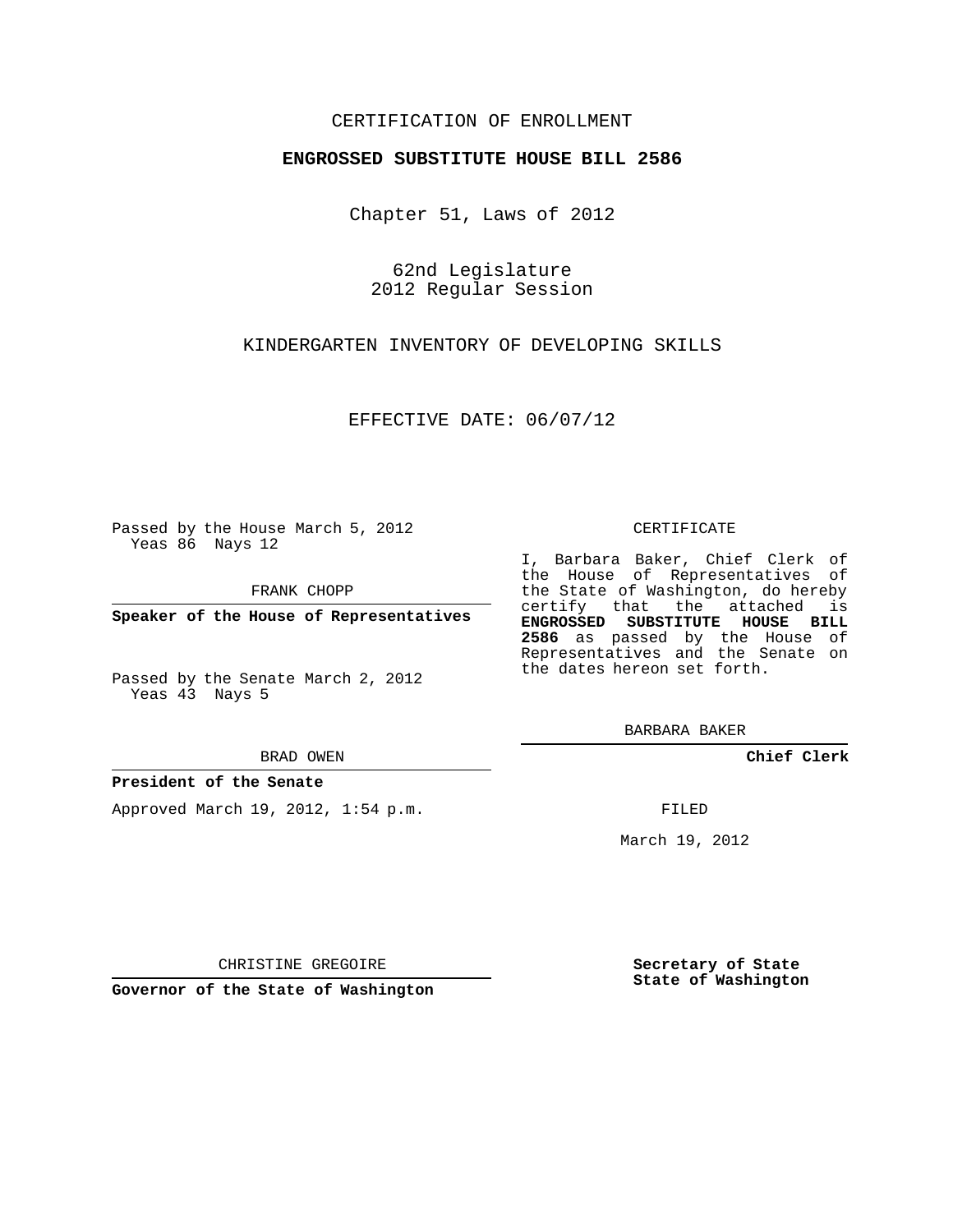# **ENGROSSED SUBSTITUTE HOUSE BILL 2586** \_\_\_\_\_\_\_\_\_\_\_\_\_\_\_\_\_\_\_\_\_\_\_\_\_\_\_\_\_\_\_\_\_\_\_\_\_\_\_\_\_\_\_\_\_

\_\_\_\_\_\_\_\_\_\_\_\_\_\_\_\_\_\_\_\_\_\_\_\_\_\_\_\_\_\_\_\_\_\_\_\_\_\_\_\_\_\_\_\_\_

AS AMENDED BY THE SENATE

Passed Legislature - 2012 Regular Session

## **State of Washington 62nd Legislature 2012 Regular Session**

**By** House Ways & Means (originally sponsored by Representatives Kagi, Maxwell, Ladenburg, Dammeier, Kenney, and Tharinger; by request of Department of Early Learning and Superintendent of Public Instruction)

READ FIRST TIME 02/07/12.

 AN ACT Relating to phasing-in statewide implementation of the Washington kindergarten inventory of developing skills; amending RCW 28A.150.315; adding a new section to chapter 28A.655 RCW; and creating a new section.

BE IT ENACTED BY THE LEGISLATURE OF THE STATE OF WASHINGTON:

 **Sec. 1.** RCW 28A.150.315 and 2011 c 340 s 1 are each amended to read as follows:

 (1) Beginning with the 2007-08 school year, funding for voluntary all-day kindergarten programs shall be phased-in beginning with schools with the highest poverty levels, defined as those schools with the highest percentages of students qualifying for free and reduced-price lunch support in the prior school year. During the 2011-2013 biennium, funding shall continue to be phased-in each year until full statewide implementation of all-day kindergarten is achieved in the 2017-18 school year. Once a school receives funding for the all-day kindergarten program, that school shall remain eligible for funding in subsequent school years regardless of changes in the school's percentage of students eligible for free and reduced-price lunches as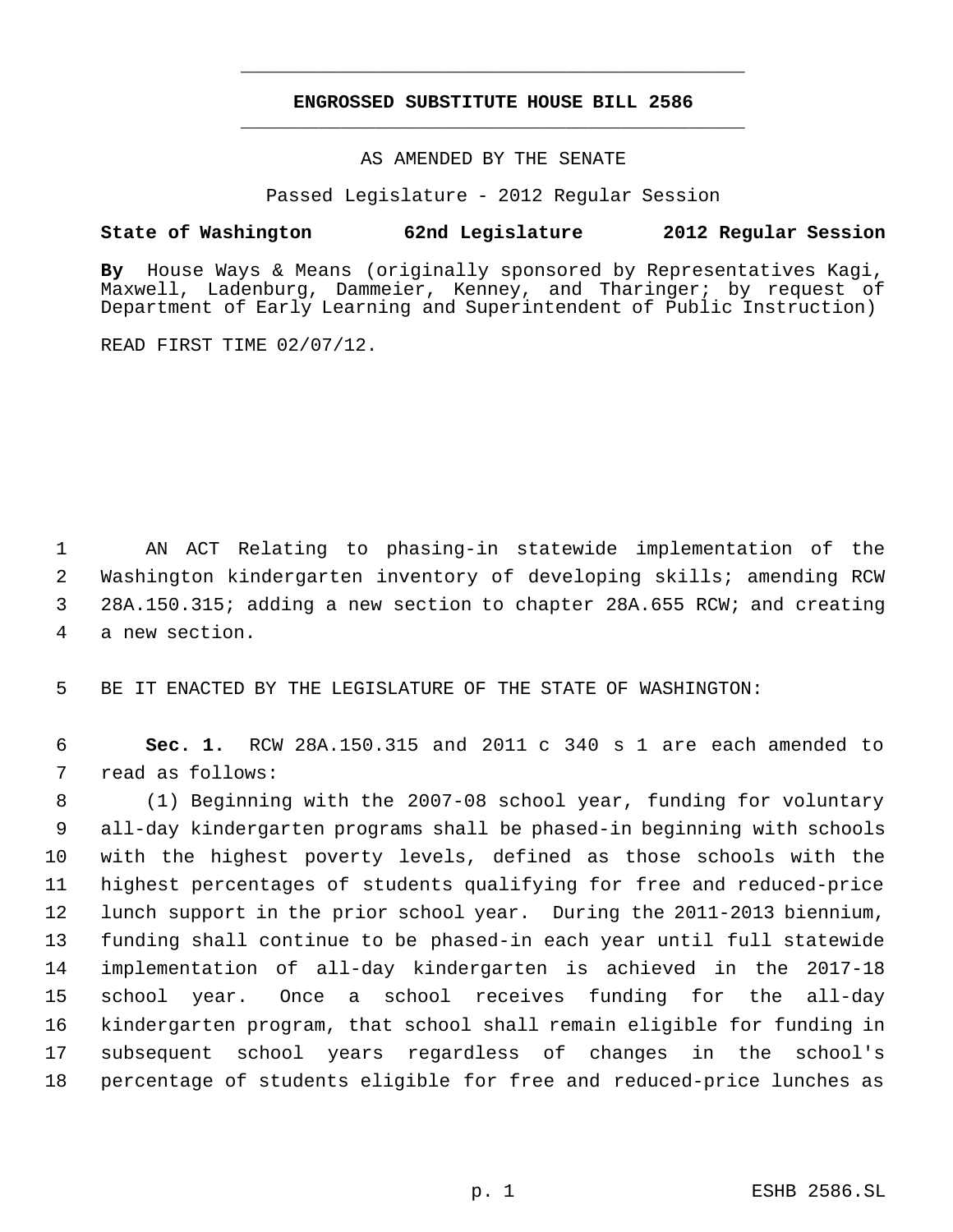long as other program requirements are fulfilled. Additionally, schools receiving all-day kindergarten program support shall agree to the following conditions:

(a) Provide at least a one thousand-hour instructional program;

 (b) Provide a curriculum that offers a rich, varied set of experiences that assist students in:

 (i) Developing initial skills in the academic areas of reading, 8 mathematics, and writing;

(ii) Developing a variety of communication skills;

 (iii) Providing experiences in science, social studies, arts, 11 health and physical education, and a world language other than English; (iv) Acquiring large and small motor skills;

 (v) Acquiring social and emotional skills including successful participation in learning activities as an individual and as part of a group; and

(vi) Learning through hands-on experiences;

 (c) Establish learning environments that are developmentally 18 appropriate and promote creativity;

 (d) Demonstrate strong connections and communication with early 20 learning community providers; and

 (e) Participate in kindergarten program readiness activities with early learning providers and parents.

23 (2)(a) It is the intent of the legislature that administration of the Washington kindergarten inventory of developing skills as required in this subsection (2) and section 2 of this act replace administration 26 of other assessments being required by school districts or that other assessments only be administered if they seek to obtain information not covered by the Washington kindergarten inventory of developing skills.

 (b) In addition to the requirements in subsection (1) of this section and to the extent funds are available, beginning with the 2011- 12 school year on a voluntary basis, schools must identify the skills, knowledge, and characteristics of kindergarten students at the beginning of the school year in order to support social-emotional, physical, and cognitive growth and development of individual children; support early learning provider and parent involvement; and inform instruction. Kindergarten teachers shall administer the Washington kindergarten inventory of developing skills, as directed by the superintendent of public instruction in consultation with the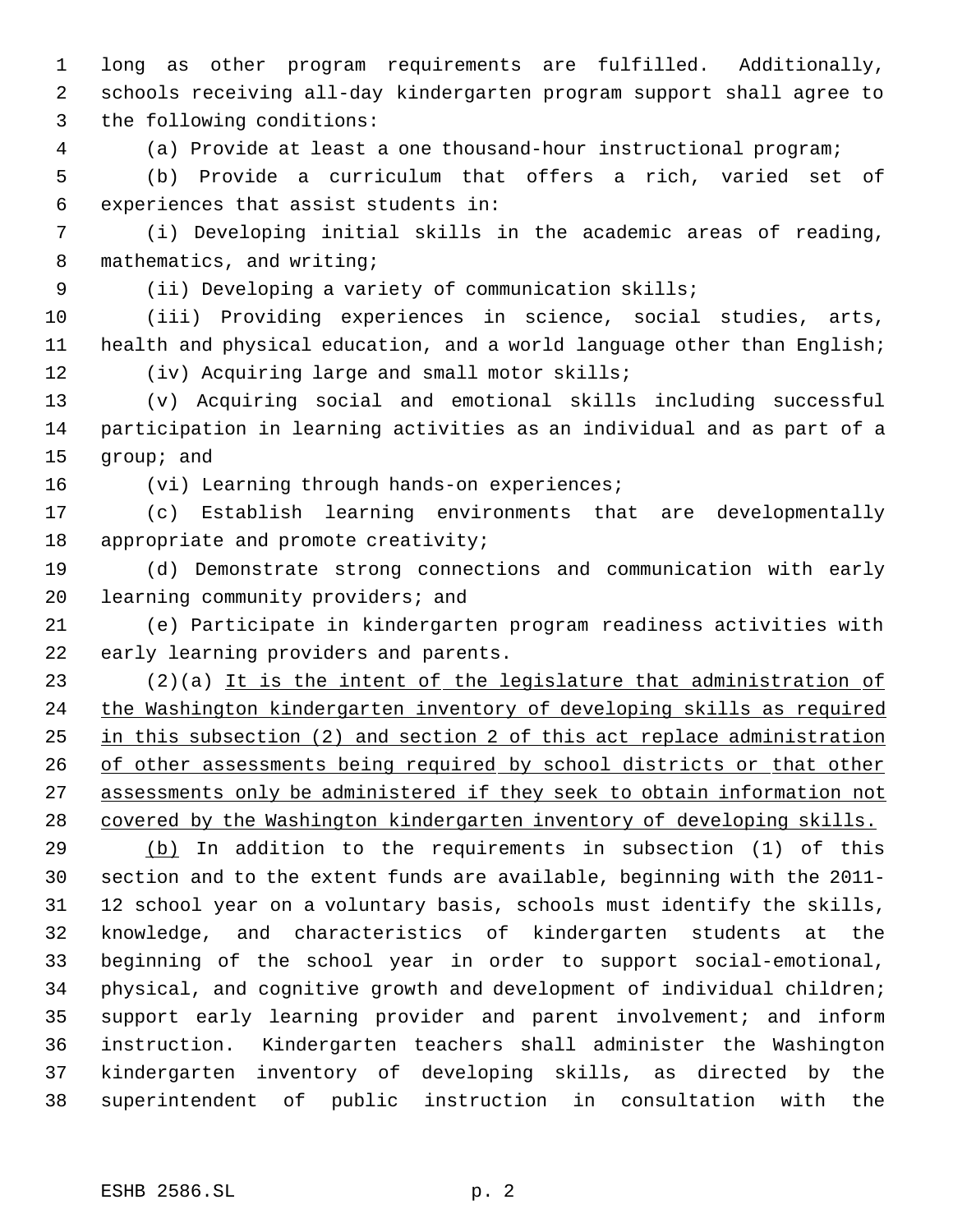1 department of early learning and in collaboration with the 2 nongovernmental private-public partnership designated in RCW 3 43.215.070, and report the results to the superintendent. The 4 superintendent shall share the results with the director of the 5 department of early learning.

6  $((\lbrace b \rbrace))$  (c) School districts shall provide an opportunity for 7 parents and guardians to excuse their children from participation in 8 the Washington kindergarten inventory of developing skills.

9 (((c) To the extent funds are available, beginning in the 2012-13 10 school year, the Washington kindergarten inventory of developing skills 11 shall-be-administered-at-the-beginning-of-the-school-year-to-all 12 students enrolled in state-funded full-day kindergarten programs with 13 the exception of students who have been excused from participation by 14 their parents or quardians.

15 (d) Until full implementation of state-funded all-day kindergarten, 16 the -superintendent - of -public -instruction, -in -consultation - with - the 17 director - of - the - department - of - early - learning, - may - grant - annual, 18 renewable waivers from the requirement of (c) of this subsection to 19 administer the Washington kindergarten inventory of developing skills. 20 A school district seeking a waiver for one or more of its schools must 21 submit an application to the office of the superintendent of public 22 instruction that includes:

23  $\{i\}$  A description of the kindergarten readiness assessment and 24 transition-processes-that-it-proposes-to-administer-instead-of-the 25 Washington kindergarten inventory of developing skills;

26 (ii) An explanation of why the administration of the Washington 27 kindergarten inventory of developing skills would be unduly burdensome; 28 and

 $\leftarrow$   $\leftarrow$   $\leftarrow$   $\leftarrow$   $\leftarrow$   $\leftarrow$   $\leftarrow$   $\leftarrow$   $\leftarrow$   $\leftarrow$   $\leftarrow$   $\leftarrow$   $\leftarrow$   $\leftarrow$   $\leftarrow$   $\leftarrow$   $\leftarrow$   $\leftarrow$   $\leftarrow$   $\leftarrow$   $\leftarrow$   $\leftarrow$   $\leftarrow$   $\leftarrow$   $\leftarrow$   $\leftarrow$   $\leftarrow$   $\leftarrow$   $\leftarrow$   $\leftarrow$   $\leftarrow$   $\leftarrow$   $\leftarrow$   $\leftarrow$   $\leftarrow$   $\leftarrow$   $\left$  kindergarten - readiness - assessment - will - support - social-emotional, physical, and cognitive growth and development of individual children; 32 support-early-learning-provider-and-parent-involvement; -and-inform instruction.))

 (3) Subject to funds appropriated for this purpose, the superintendent of public instruction shall designate one or more school districts to serve as resources and examples of best practices in designing and operating a high-quality all-day kindergarten program. Designated school districts shall serve as lighthouse programs and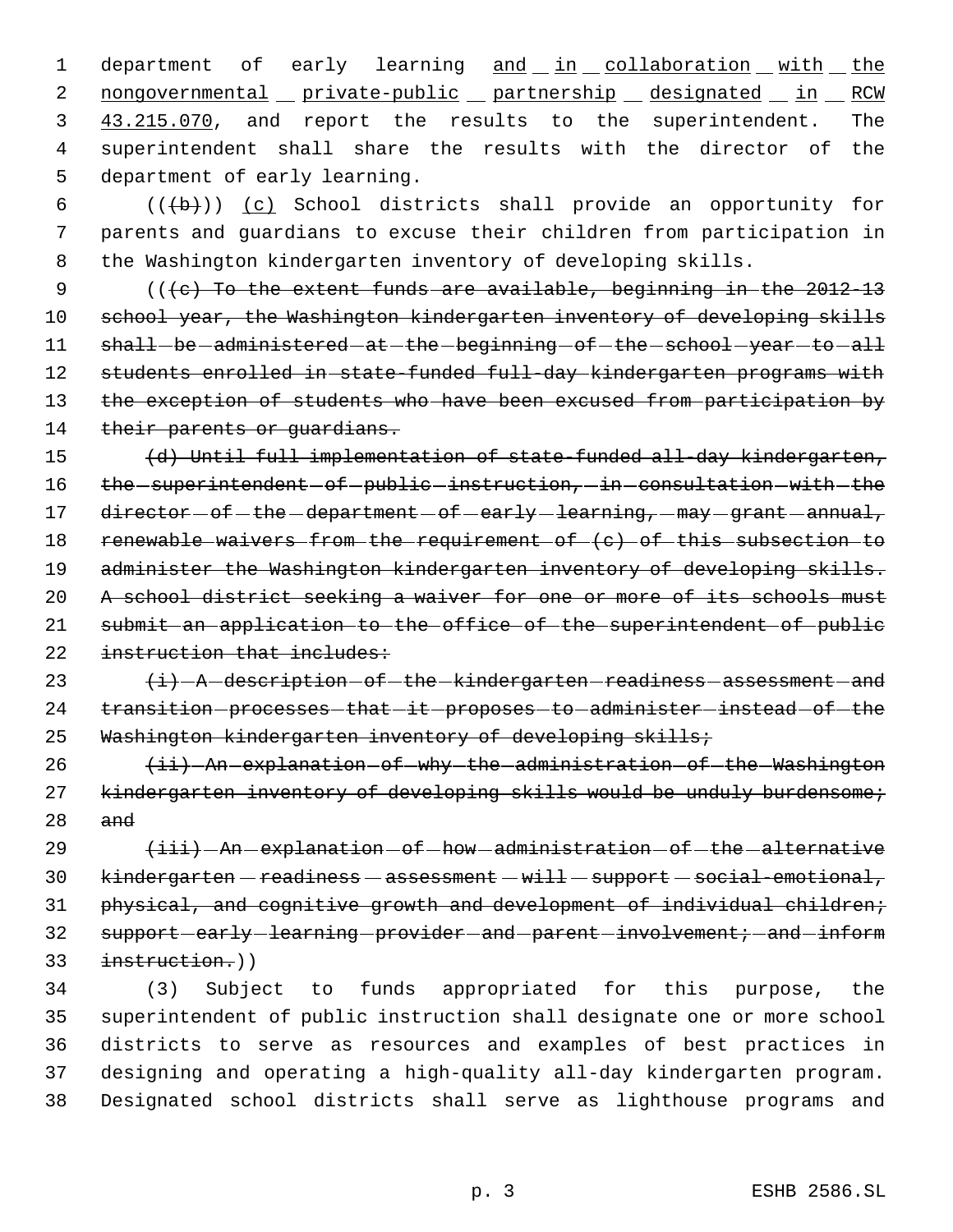provide technical assistance to other school districts in the initial stages of implementing an all-day kindergarten program. Examples of topics addressed by the technical assistance include strategic planning, developing the instructional program and curriculum, working with early learning providers to identify students and communicate with parents, and developing kindergarten program readiness activities.

 NEW SECTION. **Sec. 2.** A new section is added to chapter 28A.655 RCW to read as follows:

 (1) To the extent funds are available, beginning in the 2012-13 school year, the Washington kindergarten inventory of developing skills shall be administered at the beginning of the school year to all students enrolled in state-funded full-day kindergarten programs under RCW 28A.150.315 with the exception of students who have been excused from participation by their parents or guardians.

 (2)(a) The superintendent of public instruction, in consultation with the department of early learning, shall convene a work group to provide:

 (i) Input and recommendations with respect to implementation of the Washington kindergarten inventory of developing skills;

 (ii) Recommendations regarding the optimum way to administer the Washington kindergarten inventory of developing skills to children in half-day kindergarten while ensuring that they receive the maximum instruction as required in RCW 28A.150.205; and

 (iii) Recommendations with respect to achieving the goal of replacing assessments currently required by school districts with the Washington kindergarten inventory of developing skills.

(b) The work group shall include:

 (i) One representative from the office of the superintendent of public instruction;

(ii) One representative from the department of early learning;

 (iii) One representative from the nongovernmental private-public partnership defined in RCW 43.215.010;

 (iv) Five representatives, including both teachers and principals, from school districts that participated in the pilot project, with every effort made to make sure that there is representation from across the state;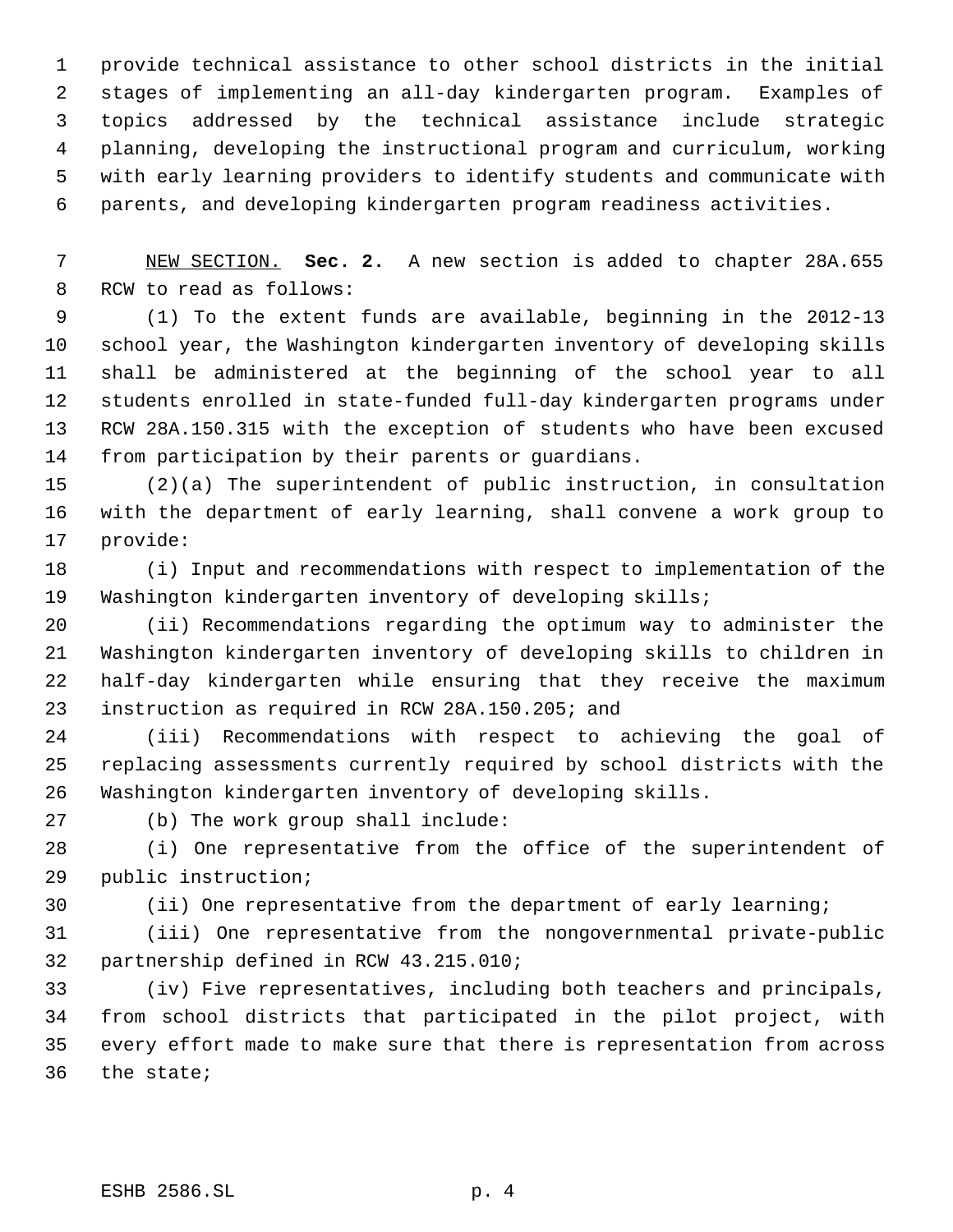(v) Two parents who are familiar with and participated in the Washington kindergarten inventory of developing skills pilot during the 2010-11 school year; and

 (vi) A representative from an independent, nonprofit children and family services organization with a main campus in North Bend, Washington.

 (c) The work group may solicit input from people who are recent implementers of the Washington kindergarten inventory of developing skills.

 (d) A preliminary report and recommendations shall be submitted to the education committees of the senate and the house of representatives by December 1, 2012. A subsequent report and recommendations shall be submitted to the education committees of the senate and the house of representatives by December 1, 2013, and annually by December 1st thereafter.

 (e) The work group shall terminate upon full statewide implementation of all-day kindergarten.

 (3) To the extent funds are available, additional support in the form of implementation grants shall be offered to schools on a schedule to be determined by the office of superintendent of public instruction, in consultation with the department of early learning.

 (4) Until full statewide implementation of all-day kindergarten programs, the superintendent of public instruction, in consultation with the director of the department of early learning, may grant annual, renewable waivers from the requirement of subsection (1) of this section to administer the Washington kindergarten inventory of developing skills. A school district seeking a waiver for one or more of its schools must submit an application to the office of the superintendent of public instruction that includes:

 (a) A description of the kindergarten readiness assessment and transition processes that it proposes to administer instead of the Washington kindergarten inventory of developing skills;

 (b) An explanation of why the administration of the Washington kindergarten inventory of developing skills would be unduly burdensome; and

 (c) An explanation of how administration of the alternative kindergarten readiness assessment will support social-emotional,